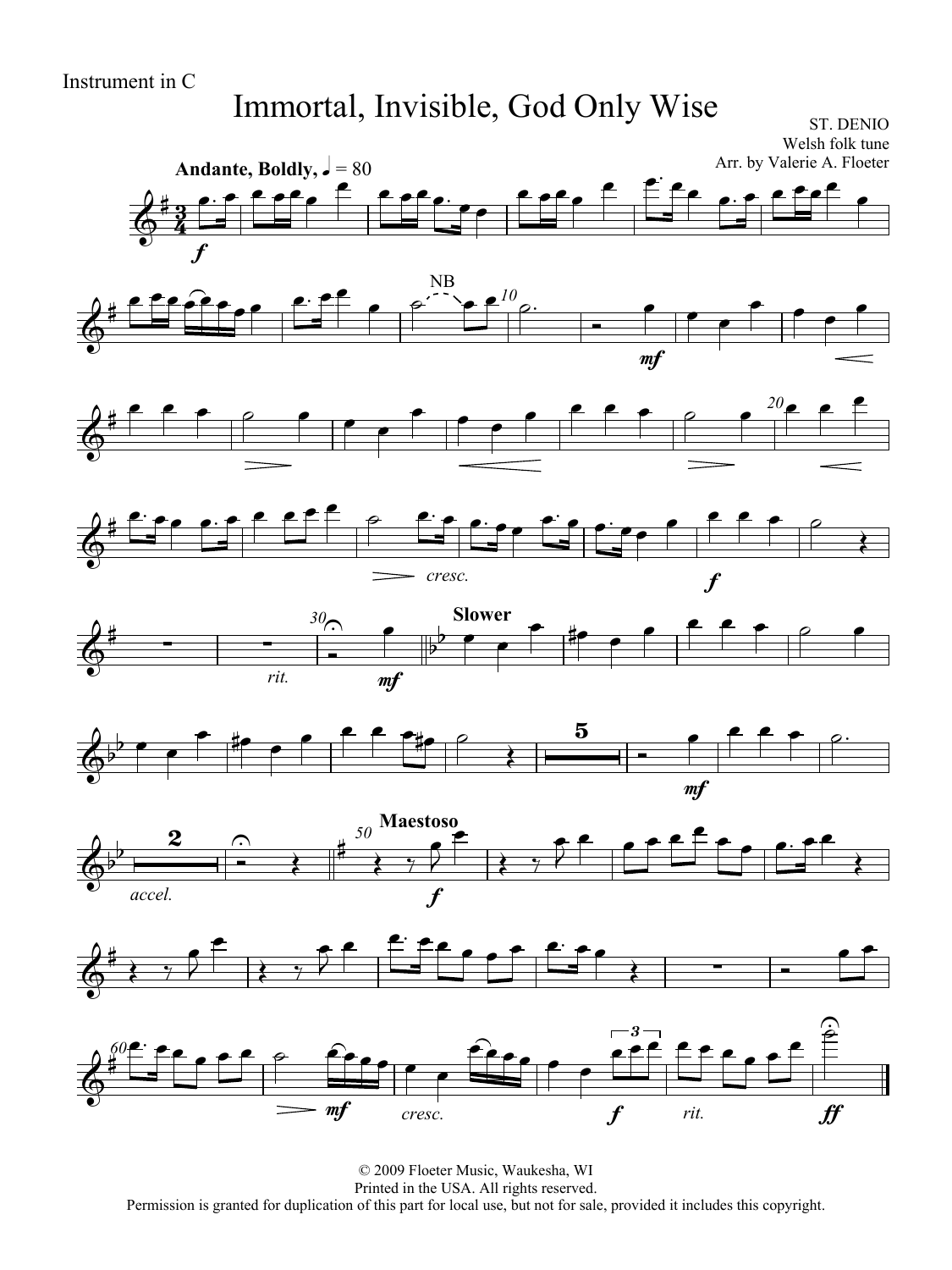## Draw Near and Take the Body of the Lord

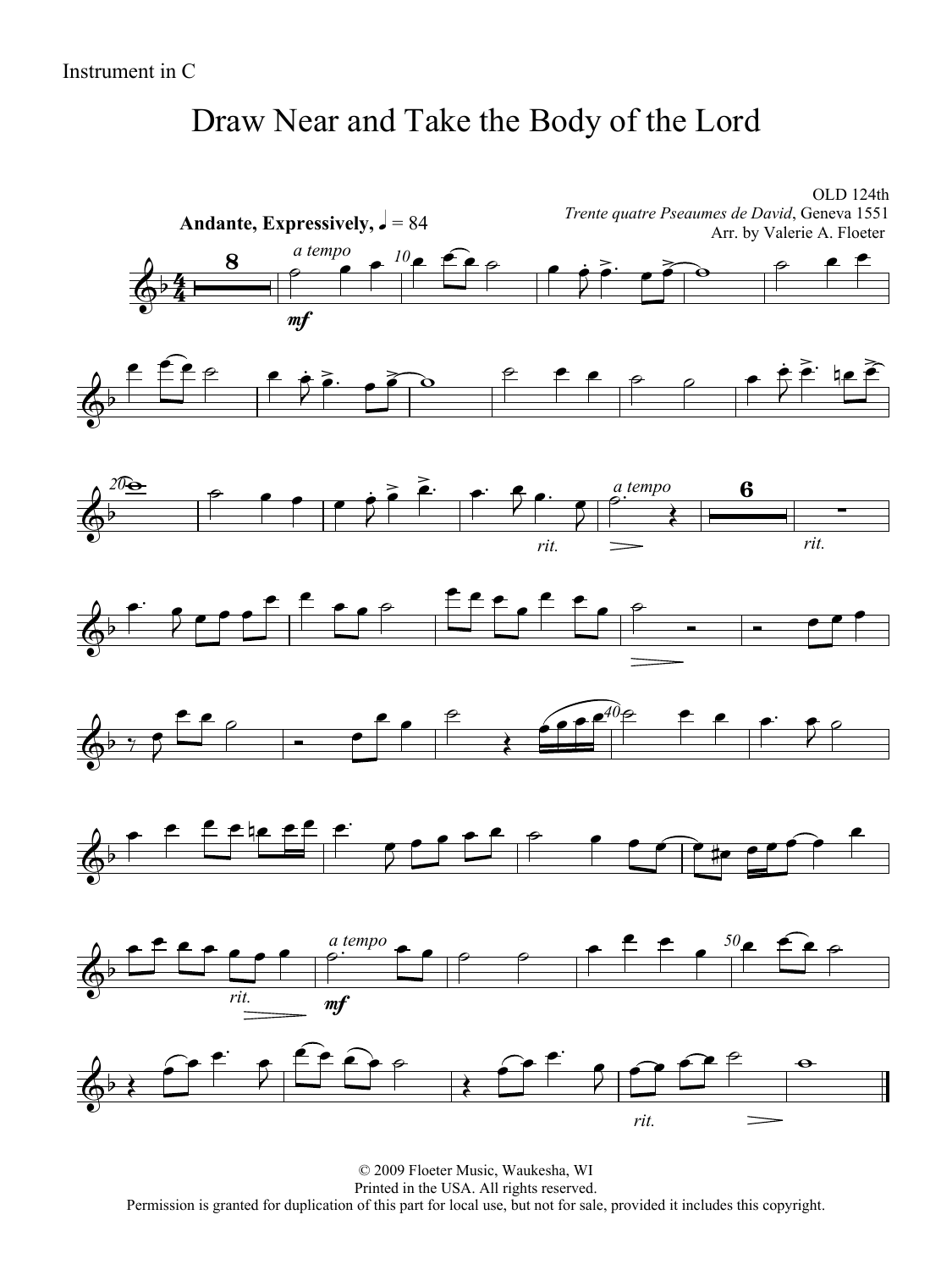#### O Little Town of Bethlehem















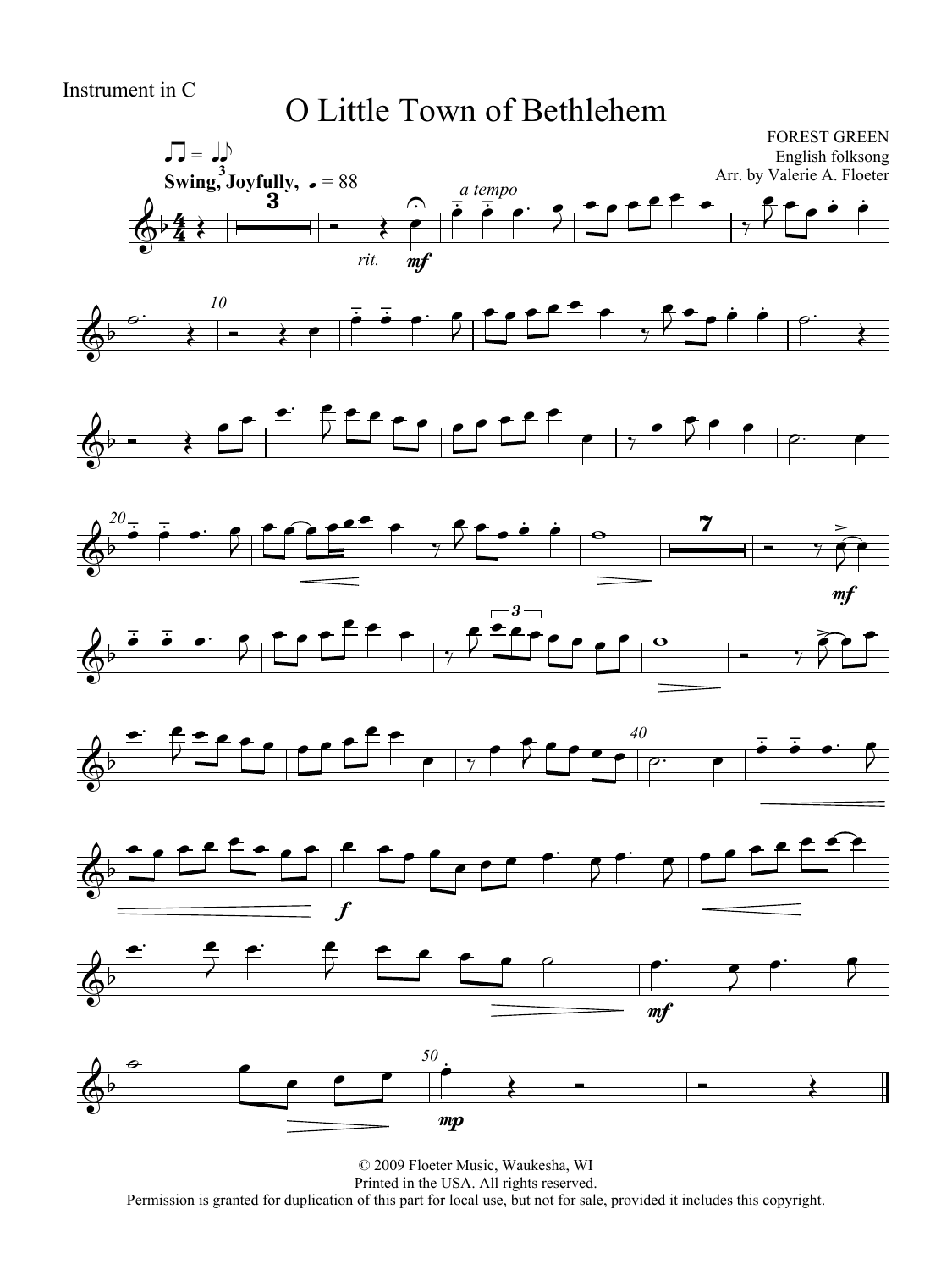#### What Child Is This?











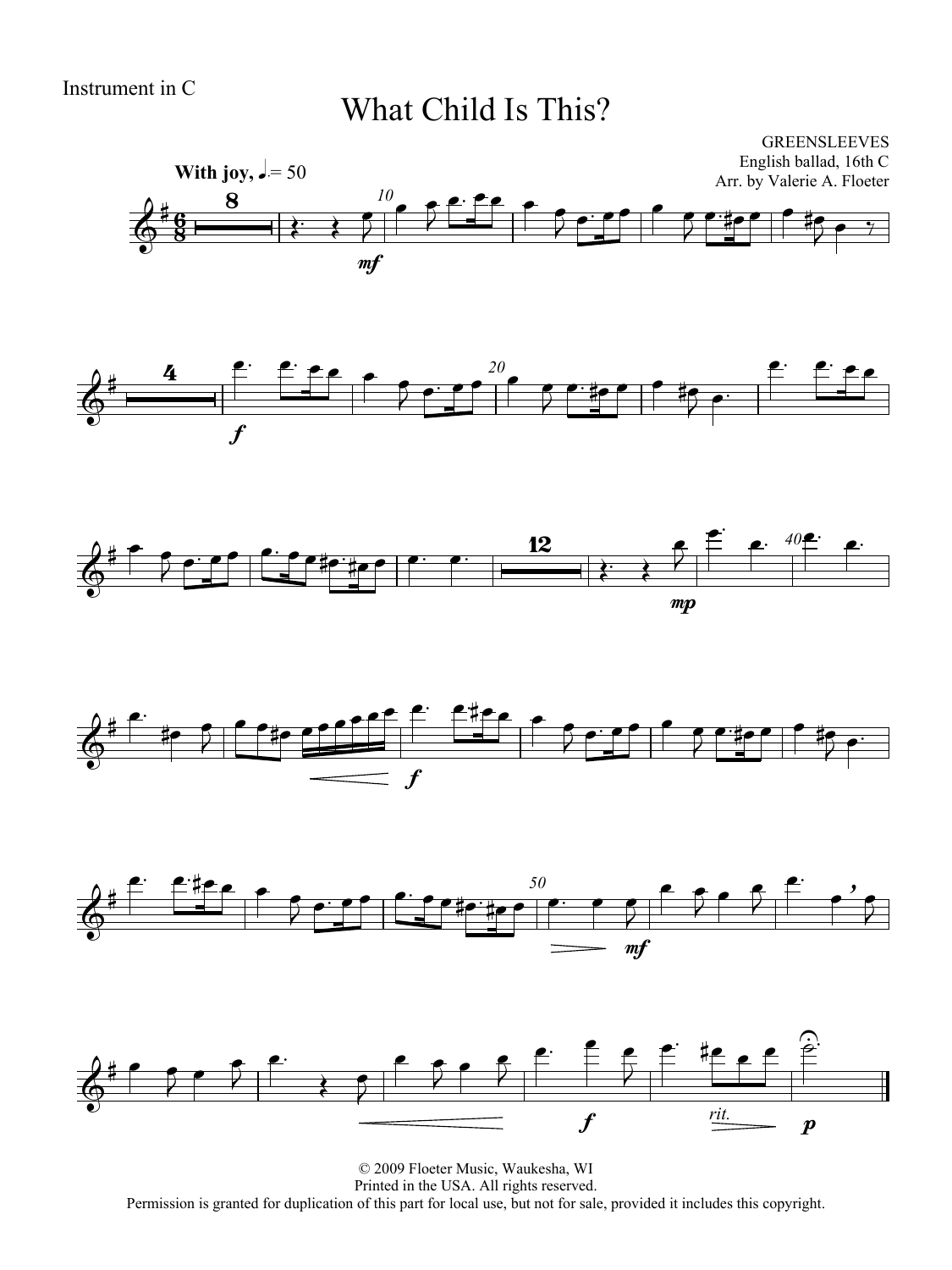## If You But Trust in God to Guide You



© 2009 Floeter Music, Waukesha, WI Printed in the USA. All rights reserved. Permission is granted for duplication of this part for local use, but not for sale, provided it includes this copyright.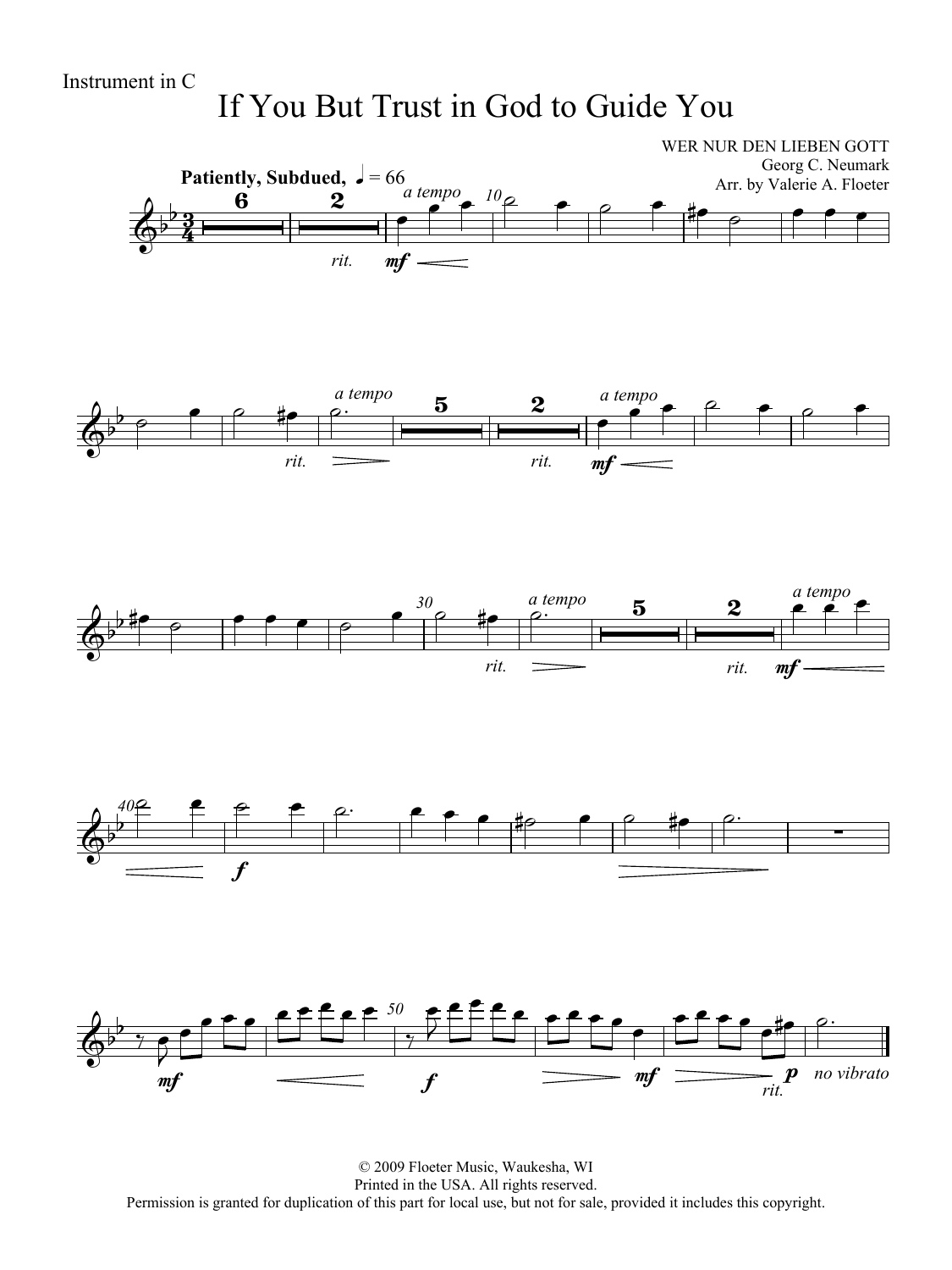## I Bind Unto Myself Today

ST. PATRICK'S BREASTPLATE Irish folk tune **With motion,**  $\partial = 42$ Arr. by Valerie A. Floeter  $\begin{array}{c|c|c|c|c} & 3 & \\ \hline & 3 & \\ \hline 2 & & & \end{array}$  $\circ$   $\bullet$  $rac{1}{\sqrt{1-\frac{1}{2}}}$ <u>3</u>  $\overline{\phantom{0}}$  $\rho$  $\overline{\Phi^{\flat}}$  $\frac{3}{4}$ mf  $\hat{\mathbf{z}}$ *a tempo*  $\hat{\mathbf{r}}$  $\rightarrow$   $\rightarrow$   $\rightarrow$ *10*  $\begin{array}{c} 10 \\ \uparrow \end{array}$  $\rho$  $\overline{\rho}$  $\overline{\Phi}$ *rit.* f  $\begin{array}{|c|c|c|c|}\n\hline\n\text{r} & \text{r} & \text{r} & \text{r} \\
\hline\n\end{array}$  $\rightarrow$   $\rightarrow$   $\rightarrow$ *20*  $\circ$   $\bullet$   $\bullet$   $\bullet$  $\overline{\phantom{0}}$  $\bar{\bar{z}}$  $\overline{\Phi^{\flat}}$ mf  $\overline{\phantom{0}}$  $\overline{\phantom{a}}$   $\ddot{\phantom{a}}$  $\overline{\rho}$  $\overline{\cdot}$ *30*  $\overline{\phantom{a}}$  $\frac{1}{2}$  $\frac{1}{2}$  $\overline{\Phi}$   $\begin{array}{c|cc}\n a \text{ tempo} & \mathbf{21} & 60 \\
 \hline\n \end{array}$  $\frac{1}{\sqrt{2}}$ *60*  $\sim$  $\bullet$  $\overline{\Phi}$ *rall.* f  $f \circ \theta$  $\overline{\phantom{a}}$  $\begin{array}{ccc} \circ & \bullet & \bullet & \bullet & \bullet & \bullet \\ \end{array}$  $\overline{\mathbf{z}}$  $\overline{\Phi}$  $\bullet$   $\bullet$   $\bullet$   $\bullet$   $\stackrel{\circ}{\leftarrow}$   $\bullet$   $\stackrel{\circ}{\leftarrow}$   $\bullet$   $\bullet$  $\mathbf{e}^{\prime\theta}$  $\overline{P}$  $\frac{1}{2}$  $\rightarrow$   $\rightarrow$ *70*  $\overrightarrow{a}$  $\overline{2}$  $\overline{\Phi}$  $\rho$   $\rho$   $\rho$   $\rho$   $\rho$   $\rho$   $\rho$  $\begin{array}{|c|c|c|c|}\n\hline\n\circ & 2 \\
\hline\n\end{array}$  -*80*  $\circ$  $rac{1}{\sqrt{2}}$  $\overline{\phantom{0}}$  $\overline{\rho}$  $\overline{\Phi}$  $m\ddot{f}$  $\widehat{\mathbf{c}}$ <u>ූ</u> ,  $f{f}$  *a tempo*  $\bullet$   $\bullet$   $\bullet$ *90*  $\begin{array}{|c|c|c|c|c|c|}\n\hline\n\end{array}$  $\circ$   $\bullet$  $z_{\rm f}$  $\overline{\rho}$  $\overline{\Phi^{\flat}}$ f *rit.*  $\overrightarrow{r}$  $\overline{\phantom{a}}$  $\begin{array}{ccc} \bullet & & \bullet \end{array}$  $\widehat{\mathbb{P}^2}$  $\sqrt{2}$  $\overline{\phantom{a}}$  $\overline{\Phi^{\flat}}$ *rit.* N.B.  $\boldsymbol{t}$ €  $\hat{\cdot}$ )<br>4+ *a tempo* جر  $\overline{\mathbf{P}$   $\overline{\Phi^{\flat}}$ *rit.* mp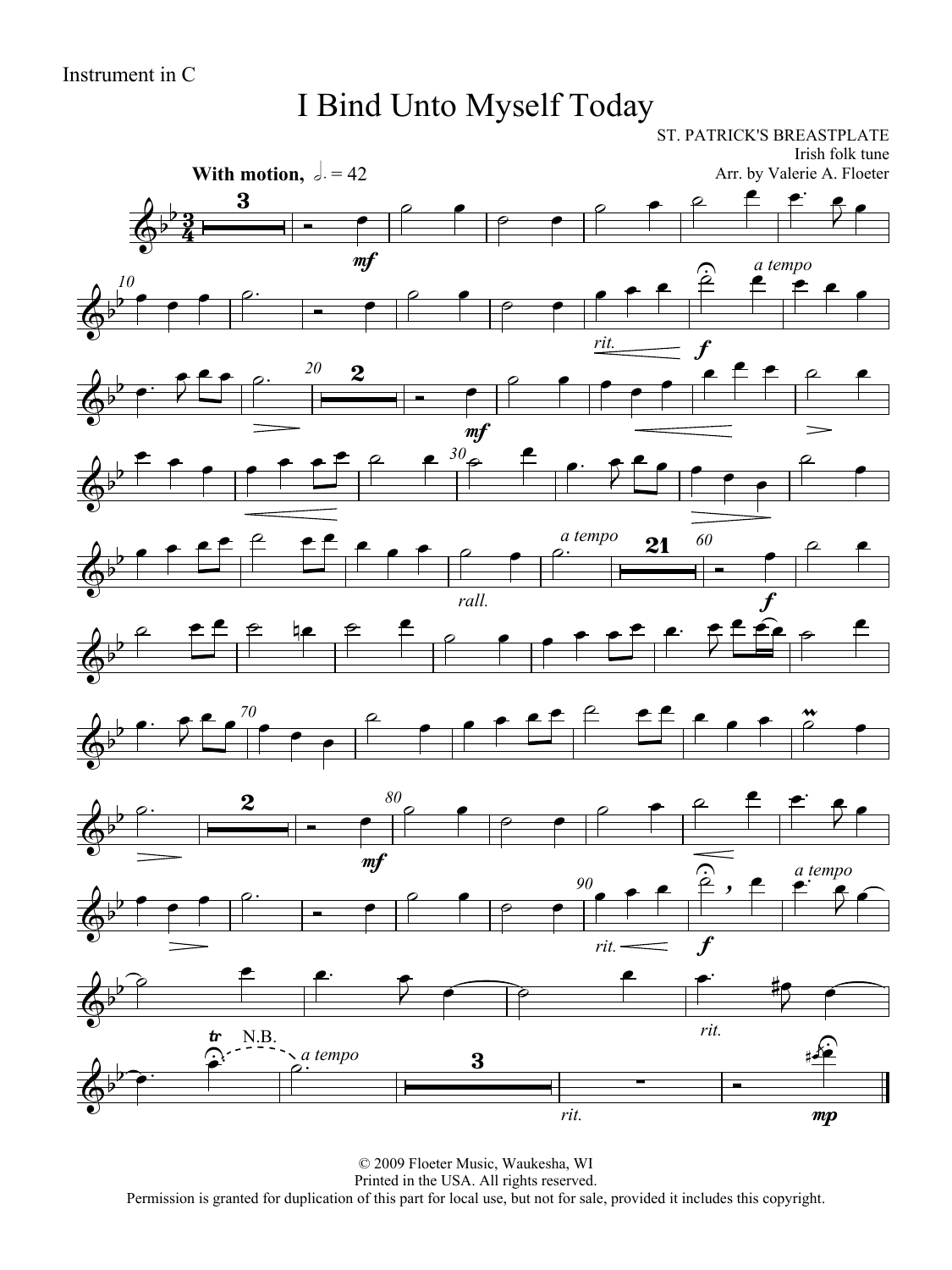#### Judge Eternal, Throned in Splendor

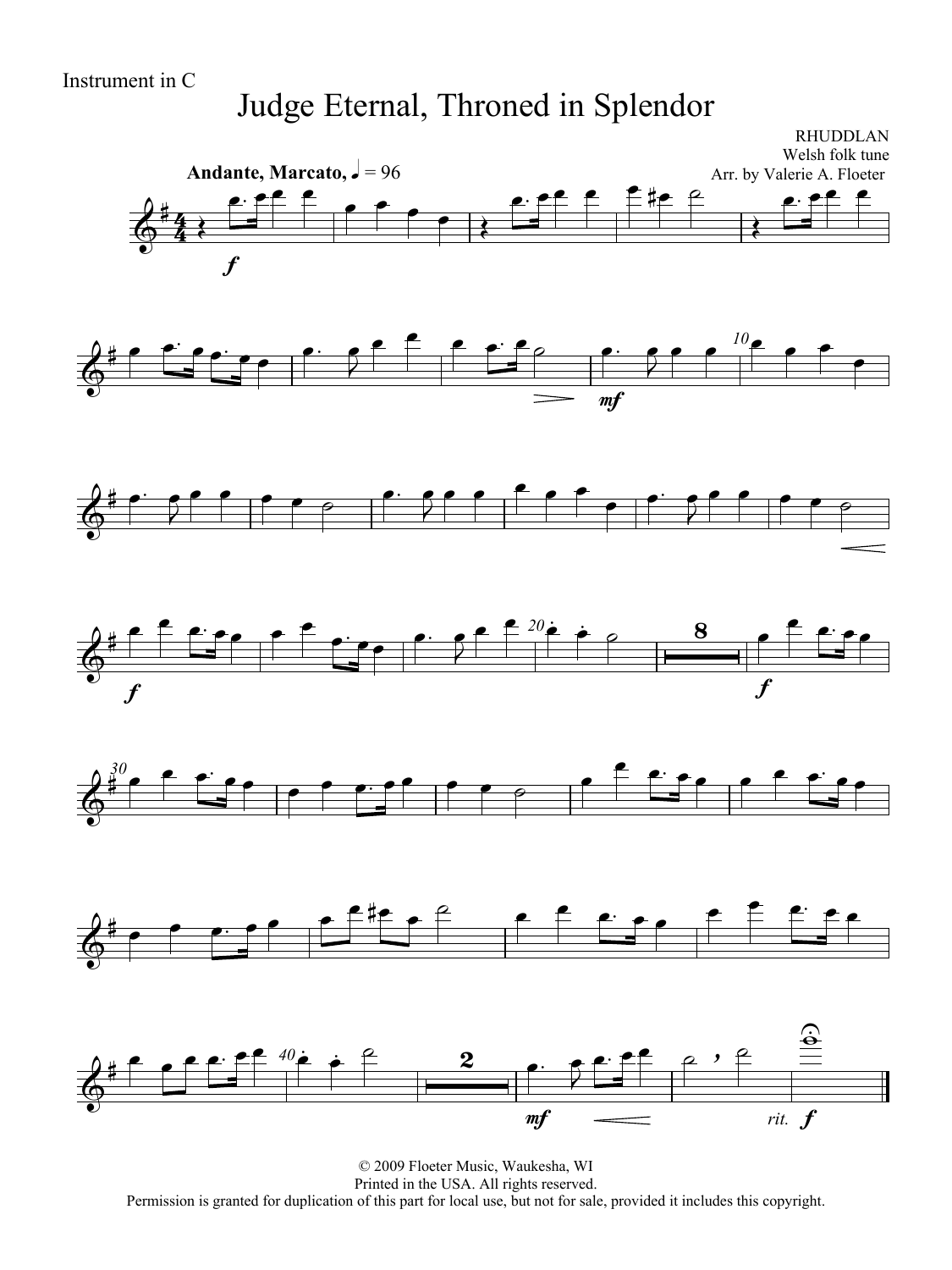#### Jerusalem the Golden

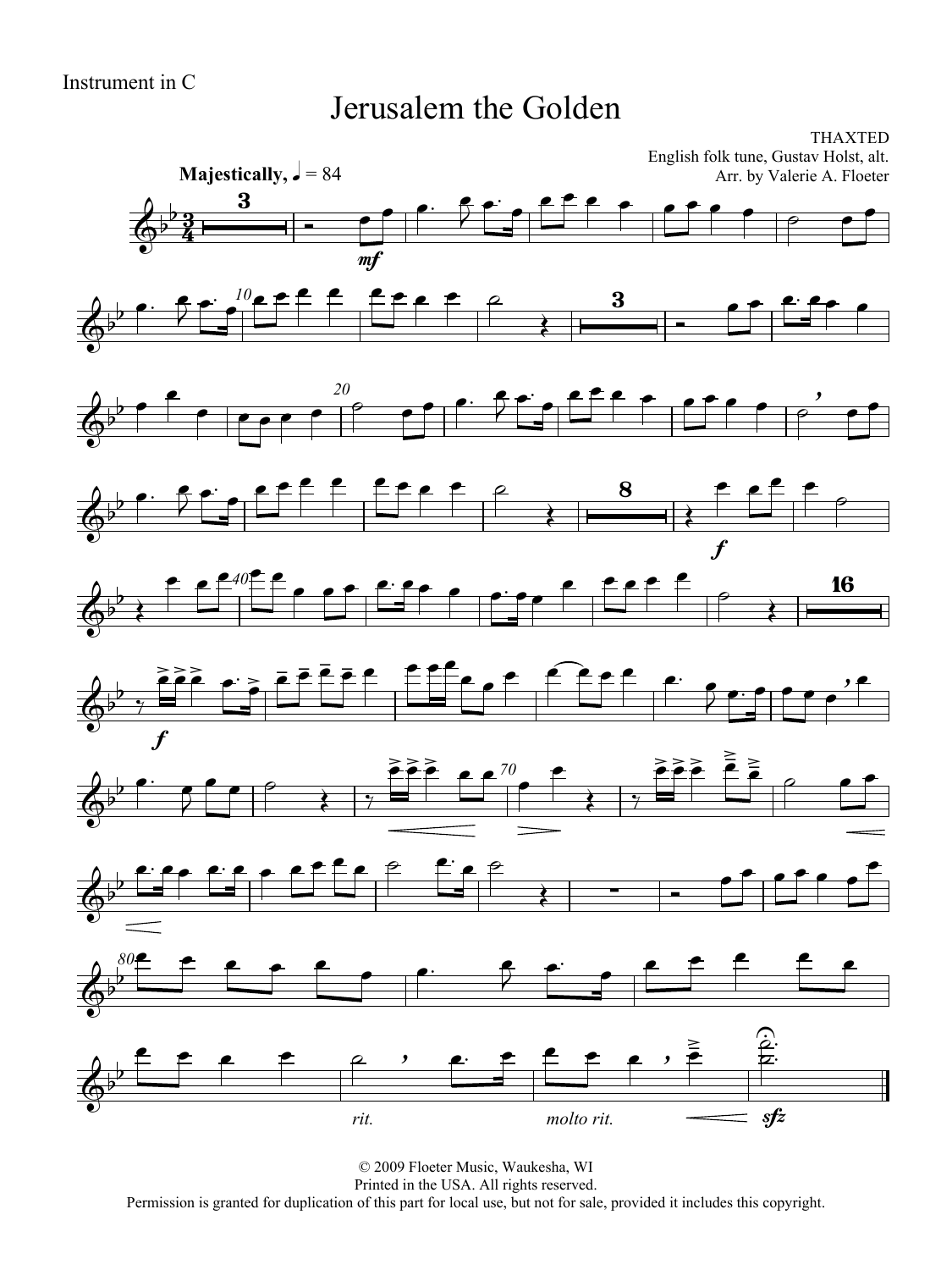#### We Praise You, O God, Our Redeemer